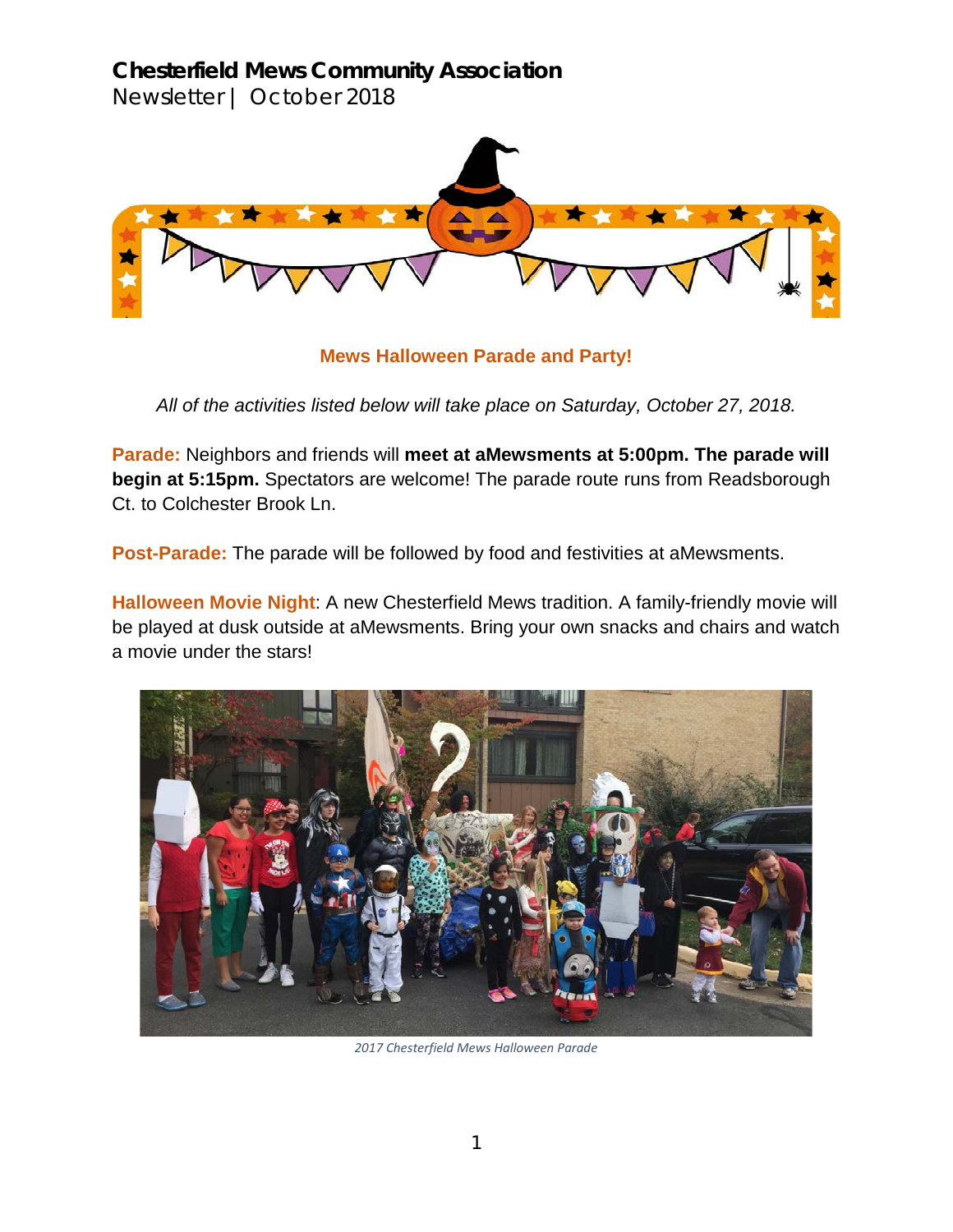# **Chesterfield Mews Community Association**

Newsletter | October 2018



#### **New** *Welcome Package* **for Residents**

This past summer, the Board of Directors concluded a a comprehensive revamp of the Chesterfield Mews Welcome Package. This helpful community resource outlines basic guidelines for residents in the Mews and answers questions such as:

- *Who do I contact if my mailbox is broken?*
- *I want to make improvements to the outside of my house – who do I contact?*
- *What day is Trash day?*
- *How do I get involved in community activities?*

If you have a question about a community matter, consult the Welcome Package (located on [www.inthemews.com](http://www.inthemews.com/) under "Your CMCA") to see if your answer is already available. If you can't find an answer, you can always contact the Board of Directors.

## **Community Assessments are due November 1!**

All owners are required to pay dues semi-annually, in November and May. Association dues for Fall 2018 are due November 1. Payments will be delinquent after November 30. You should have received a bill from Select Community Services that you can use to submit your dues.

Residents may also pay online at [https://www.townsq.io](https://www.townsq.io/) or on the TownSq app (Android and iOS).

If you misplace your bill, please contact Select Community Services (contact information at the bottom of this newsletter).



## **Yard Waste Collection ends in December**

Yard waste collection occurs on Wednesdays between March – December. Please note that yard waste collection will be ending in December. Christmas tree pickups will occur in January. More detailed updates will be posted on the website when additional information is available.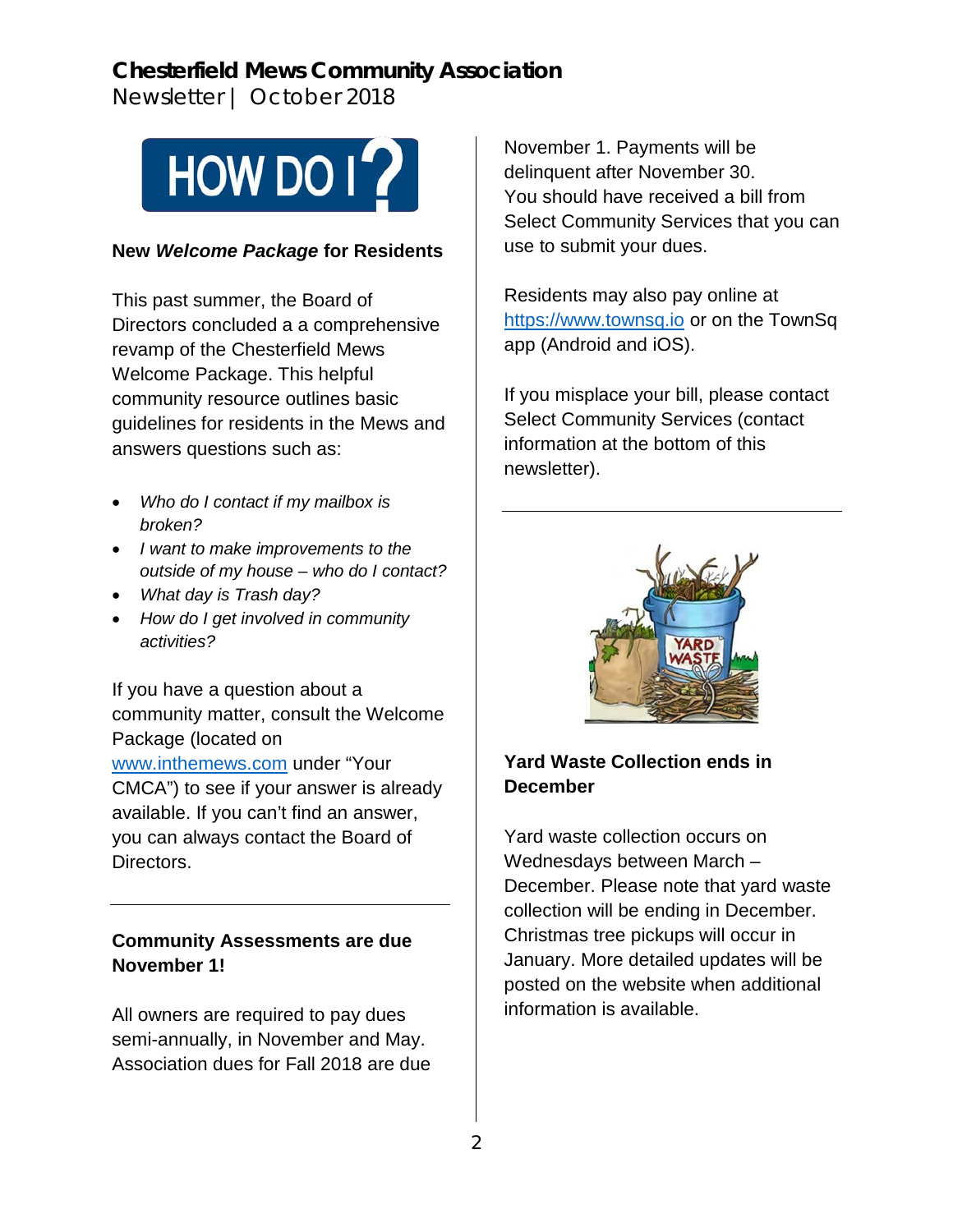# **Chesterfield Mews Community Association**

Newsletter | October 2018

## **Safety Alert! Kelly's Circle**



Please remember to drive to the right as you approach Kelly's Circle. There is one-way traffic around the circle; taking a

shortcut could endanger pedestrians and other vehicles.



## **Landscaping Update**

Following the development of a longterm plan for tree and shrub renewal last year, several steps have been taken in 2018 to implement this five-year plan. First, wood chips were spread under the trees along the Rt. 50 access road to deter weed growth where grass won't grow and to provide a bed for naturalized plantings. Second, some 70 shrub and tree seedlings were planted in this bed to eventually create a visual and sound barrier between the community and Rt. 50. Third, a number of potentially hazardous trees were removed. Finally, re-landscaping of the Mews entrance will take place later this month. The long-term plan is posted on [www.inthemews.com](http://www.inthemews.com/) for your reference.



#### **Unauthorized tree cutting**

Recently an unknown resident cut a tree located on community ground behind Delburne Ct. Every year we experience a couple of these unauthorized acts. *Residents are not permitted to cut or prune trees which are not located on their private property.* Mature trees are one of our community's greatest assets. Let's protect them and keep them safe.

#### **Paving Update**



The Board of Directors is in the process of evaluating professional engineering firm estimates to assist with the procurement and management of a paving company to perform major maintenance of the asphalt pavement in our neighborhood. This project is a major undertaking for the neighborhood and will improve the look of the roads, sidewalks, and curbs in our community.